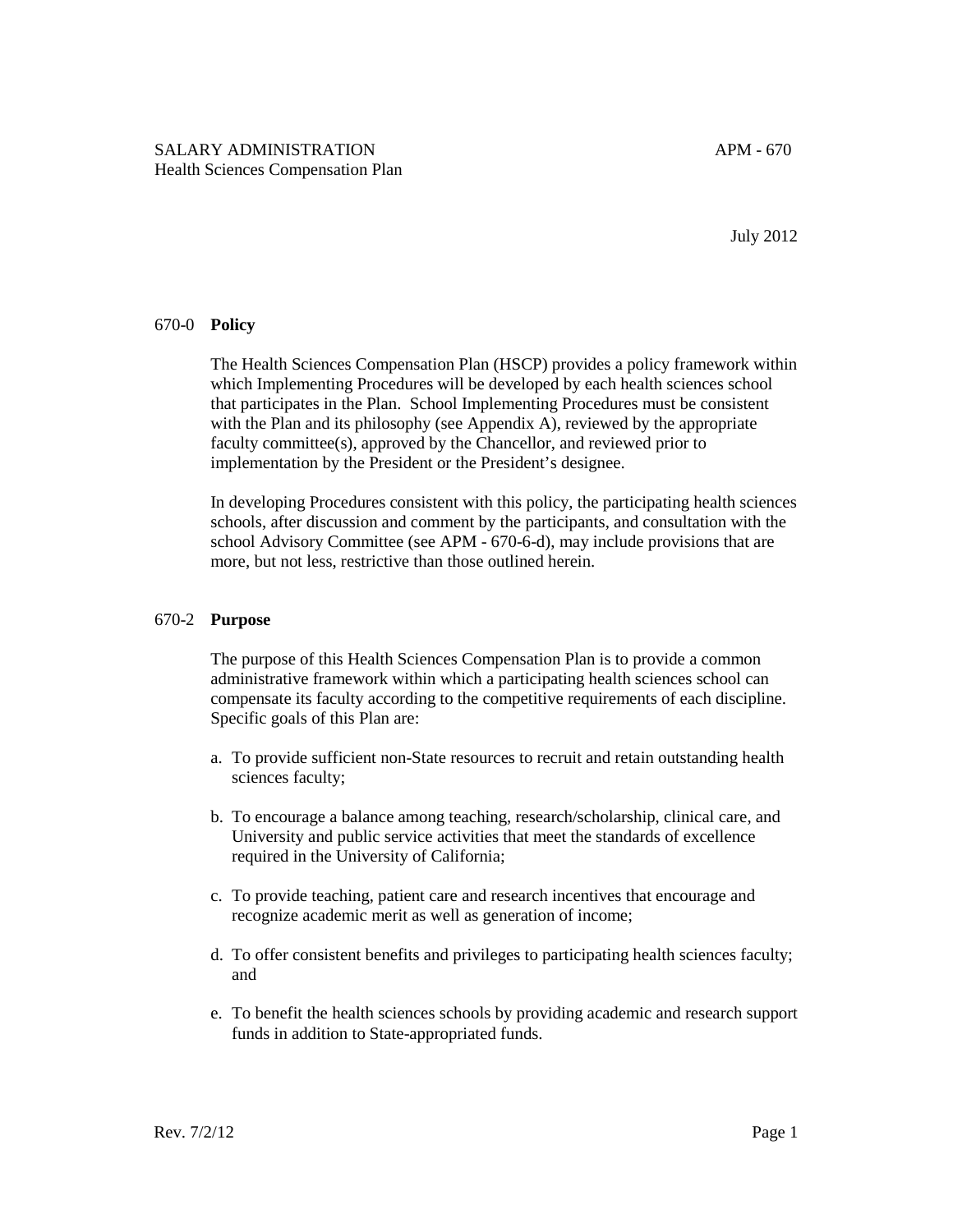#### 670-6 **Responsibility**

#### a. **Role of the The Regents and the President**

After consultation with the Health Sciences Chancellors, Deans, and the appropriate Academic Senate committee(s), and upon recommendation by the President, The Regents may amend or repeal the entire Plan or any portion thereof.

The President or the President's designee shall review Implementing Procedures for those schools electing participation in the Plan.

The President shall report to The Regents total compensation for any Plan participant which is greater than four times the highest step on the Professor Series Fiscal Year Salary Scale.

#### b. **Role of the Chancellor**

The Chancellor shall have operational authority over the development and – subsequent to review and approval by the President or the President's designee – implementation and monitoring of the school Implementing Procedures for administration of this Plan.

The Chancellor shall be responsible for assuring that affected Plan participants and the appropriate division Academic Senate committee(s) shall be afforded the opportunity to review and comment on the proposed school Implementing Procedures.

#### c. **Role of the Academic Senate**

The President shall consult with the appropriate Academic Senate committee(s) concerning proposed revisions of this Plan.

The appropriate division of the Academic Senate and other committee(s) shall be provided the opportunity to review and comment on any proposed exceptions to school Implementing Procedures which the Chancellor intends to submit to the President or the President's designee for review.

#### d. **Role of the Advisory Committee**

A school-specific Advisory Committee which includes Senate and non-Senate faculty members representative of the disciplines and faculty series participating in the Plan shall be established to assist the Dean in resolving the issues that may arise from implementing the Plan.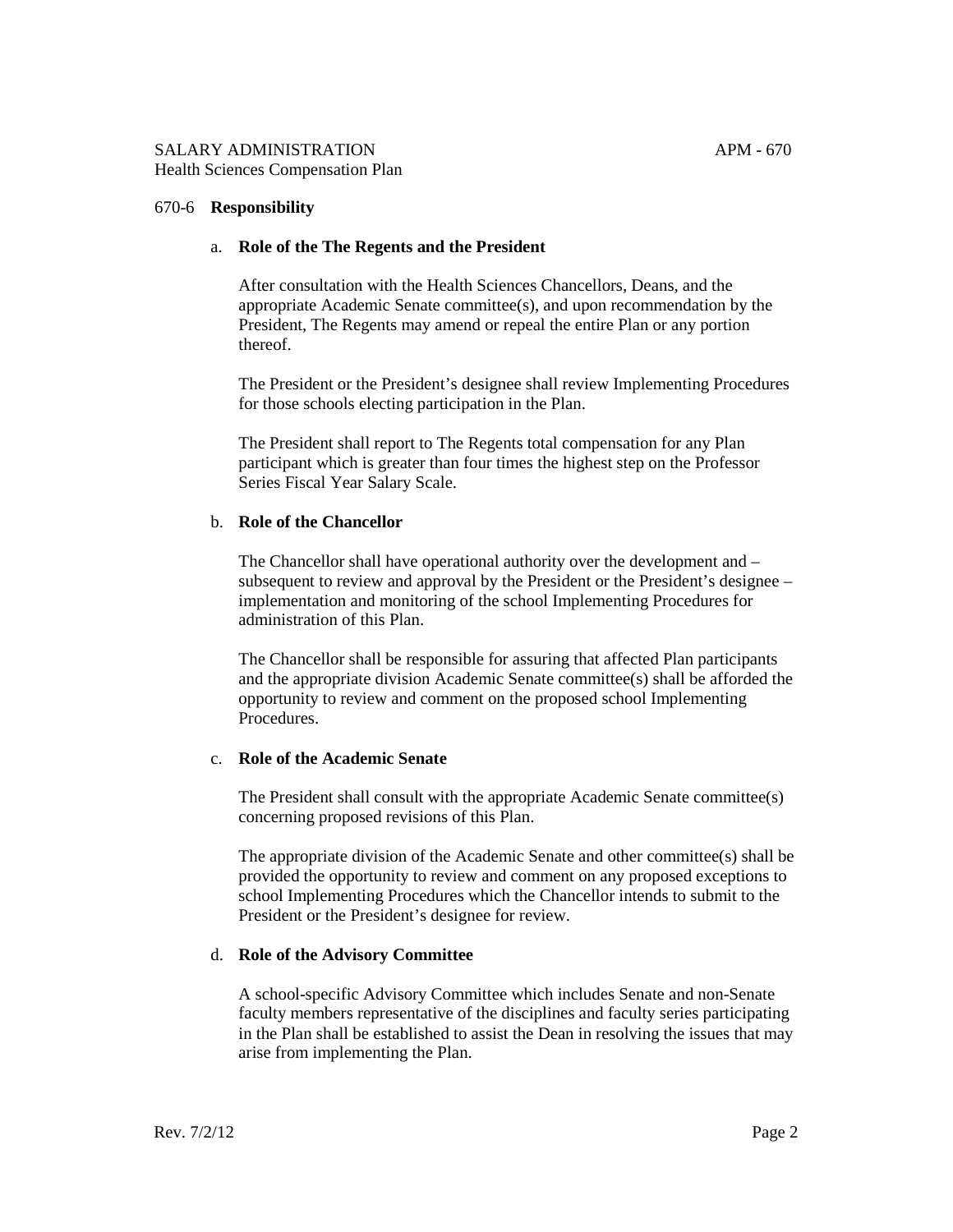The Committee assists in assuring compliance with and resolving issues on outside professional activities, conflict of interest, and conflict of commitment. The Committee also reviews the submissions of individual department or unit Implementing Procedures.

The composition of the Committee, method for selecting members, terms of service defined to ensure rotation of service, Committee responsibilities, and procedures (including those for receiving and hearing faculty complaints) shall be specified in school Implementing Procedures. No more than 50 percent of the voting members will be appointed by the Dean and the remaining members of the Advisory Committee are elected by Plan members. All voting members of the Committee must have a faculty appointment. The Committee's functions shall include advising the Dean on:

- 1) Development of the school Implementing Procedures, including the establishment of Good Standing Criteria, Academic Programmatic Unit (APU) assignments, and APU Scales. (See APM - 670-18-b for more information on APUs.)
- 2) Departmental Implementing Procedures including methods for obtaining faculty input and for determining consistency with school Implementing **Procedures**
- 3) Review of potential conflicts between a Plan participant's commitment to generating revenue within the Plan and his or her outside professional activities. (See APM - 670-19-c.)
- 4) Review of faculty appeals regarding implementing and administering the Plan that are not resolved at the department or school levels or are submitted to the Advisory Committee as a result of a determination of loss of Good Standing. Senate faculty members may pursue their grievance rights before the Privilege and Tenure Committee under Senate Bylaw 335. Non-Senate faculty are entitled to a Step III hearing under APM - 140.

The Advisory Committee will provide an annual summary report on its activities to Plan participants, the Dean, and the Chancellor.

## 670-10 **Standards/Criteria/Qualifications**

#### **Good Standing Criteria**

a. Written Good Standing Criteria shall be established at the School or Department level and shall be included in the school Implementing Procedures. Good Standing Criteria must include: 1) a definition of Good Standing, 2) a description of the administrative review process that occurs when a member is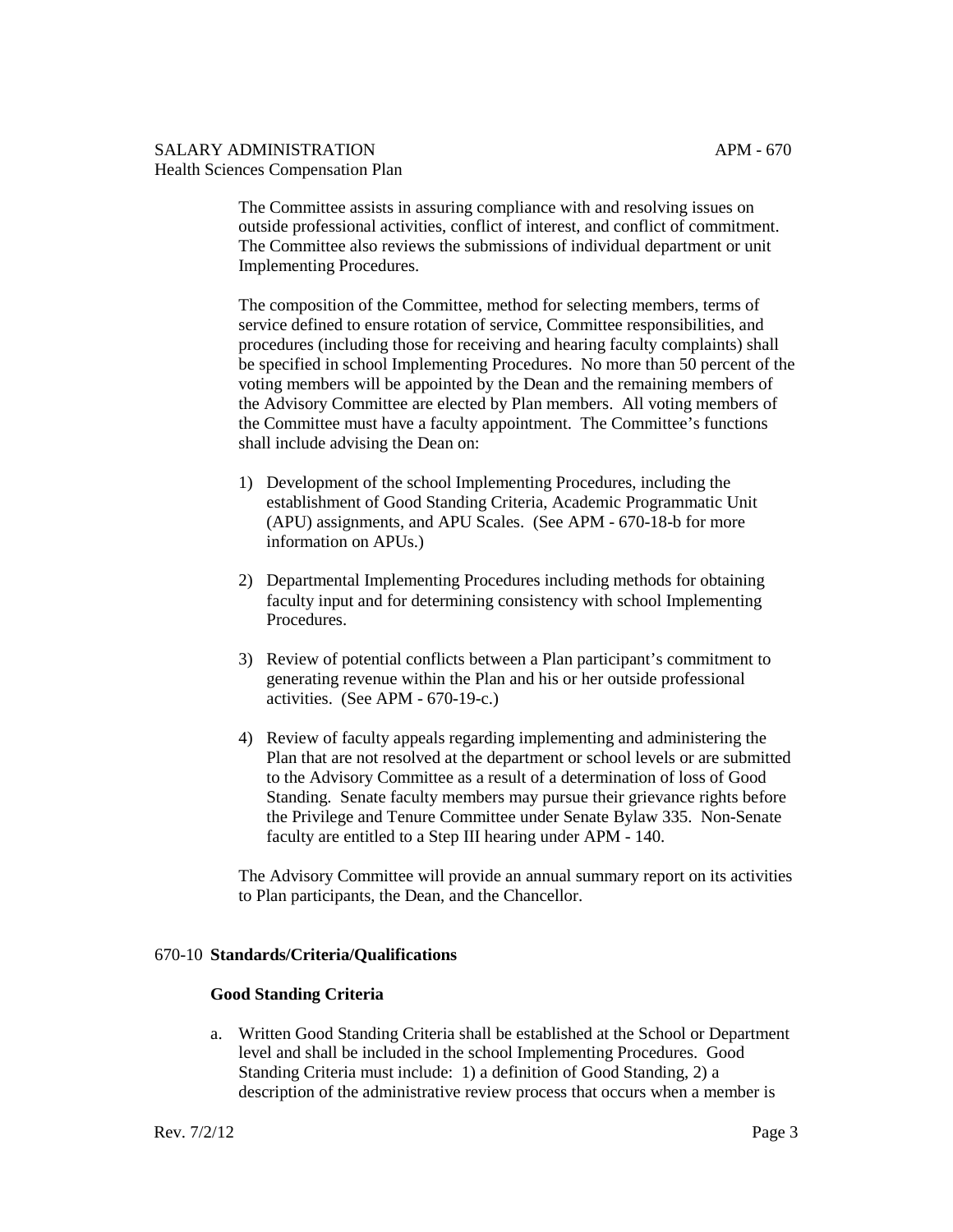determined to be out of Good Standing, 3) consequences for not being in Good Standing, and 4) the process by which a faculty member may return to Good Standing. (See role of the Advisory Committee in APM - 670-6-d-1.)

b. Health sciences research and clinical practice are characterized by considerable diversity in sources of funding and are dependent on revenue streams that can be interrupted due to external circumstances, sometimes beyond the control of faculty. In support of the health sciences school's central function, a major responsibility of the Administration is to provide the faculty with conditions hospitable to the pursuits of teaching, research/scholarship, clinical care, and University and public service. The faculty member is responsible for performing the duties assigned at the time of hire, as well as reasonable new duties assigned by the department.

Good Standing Criteria for health sciences faculty will include expectations related to their academic series, departmental expectations related to service, and expectations related to generation of salary support and to shared expenses.

Plan participants must satisfy the Good Standing Criteria in order to be allowed to earn and/or retain income from professional, non-clinical activities. Good Standing Criteria might include, for example, keeping appropriate licensure and clinical privileges current, or meeting requirements for clinical coverage, teaching obligations, participation in departmental activities, or revenue generation. A pathway to return to Good Standing, should it be lost, must be defined. Prior to implementing or revising Good Standing Criteria, affected Plan participants and the Advisory Committee representatives shall be provided the opportunity to review and comment on the proposed criteria.

All members of the Health Sciences Compensation Plan should be deemed to be in Good Standing until they encounter some circumstance in which their capacity to earn income is impaired. A faculty member may fail to be in Good Standing only for conduct which significantly and negatively impacts the health sciences school's central functions of teaching, research/scholarship, clinical care, and University and public service. Reasons for loss of Good Standing might include, for example, a negative five-year review, instances of misconduct, inability to participate in the generation of salary, refusal to participate in assigned duties, failure to participate in mandatory training, loss of clinical privileges, or loss of licensure and/or credentials.

A determination that a faculty member is not in Good Standing may affect the amount of negotiated additional compensation  $(Y; \text{see APM - } 670-18-c(1))$ and/or Incentive/Bonus compensation (Z; see APM - 670-18-c(2) that the faculty member may earn. If a faculty member is unable to practice at a specific site due to revocation of clinical privileges, for example, that faculty member must be willing to undertake new duties as assigned, or otherwise must forfeit the compensation from that assignment. Faculty who are not in Good Standing must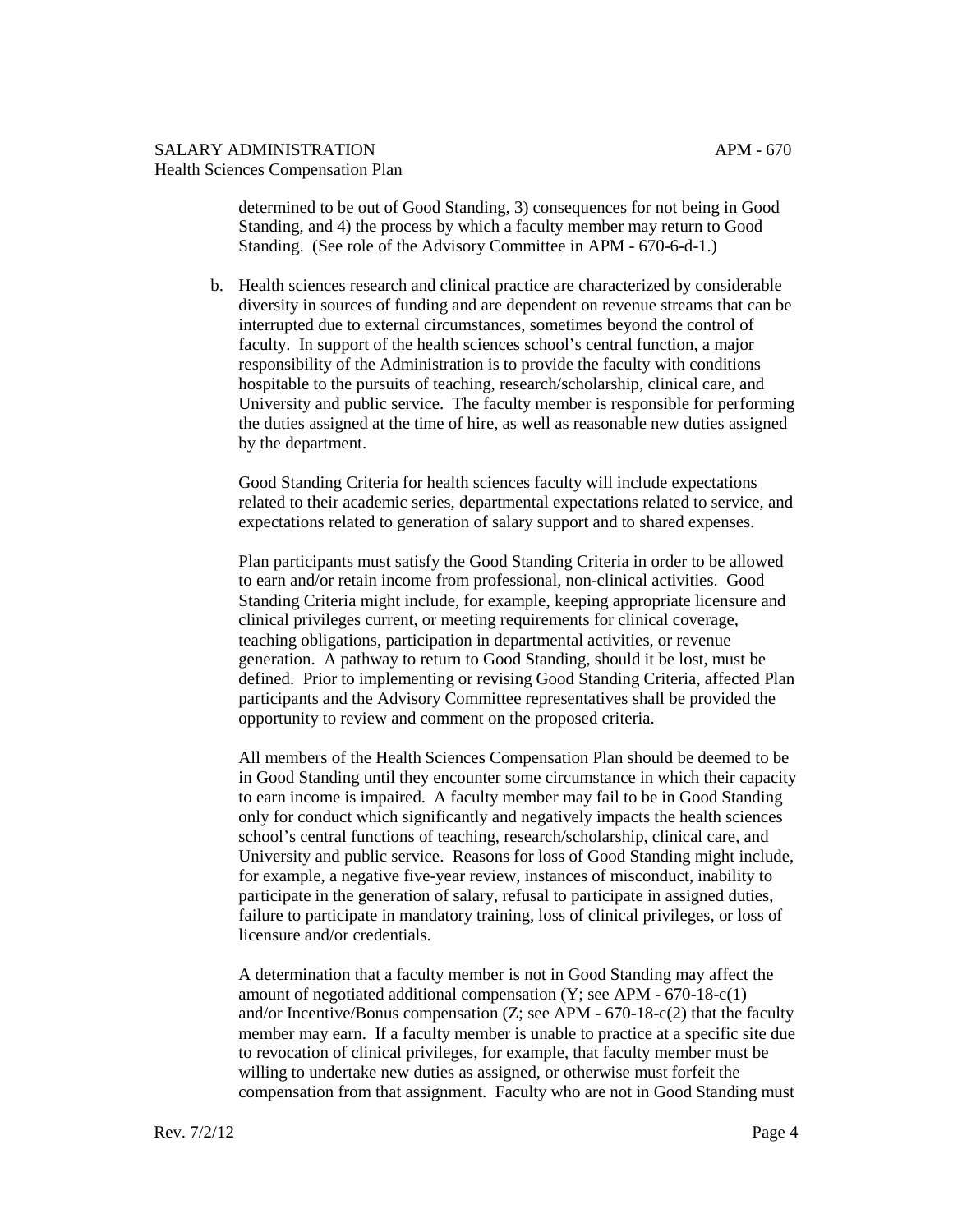obtain advance approval from the Department Chair to engage in any unassigned professional activities. If approved, the income from all such approved activities shall accrue to the Plan and not to the faculty member.

Exceptions may be approved in writing in accordance with school Implementing Procedures. A determination that a faculty member is not in Good Standing must be approved by the Dean, and any faculty member who is found not in Good Standing shall be notified in writing by the Department Chair of the reasons for that determination and what steps must be taken in order to return to Good Standing. A faculty member who believes that Good Standing Criteria have been applied unfairly may appeal to the Advisory Committee (described in APM - 670-6-d) in accordance with school Implementing Procedures.

## 670-14 **Eligibility**

## **Membership in the Health Sciences Compensation Plan**

#### a. **Membership Requirements**

Individuals in health sciences schools, disciplines or specialties that have been approved for participation in this Plan shall be members of this Plan if they hold a University appointment at greater than 50 percent of full time, funded by one or more of the participating health sciences units, in any of the following title series:

- 1) Professor
- 2) Professor In Residence
- 3) Professor of Clinical \_\_\_\_\_\_\_\_\_\_\_\_(e.g., Medicine)
- 4) Adjunct Professor
- 5) Acting Professor
- 6) Visiting Professor
- 7) Health Sciences Clinical Professor
- 8) Health Sciences School Dean titles
- 9) Any other title series approved for membership in this Plan by the President or the President's designee

A member of the faculty who was appointed in a health sciences school at the time of their retirement may be recalled to participate in the Health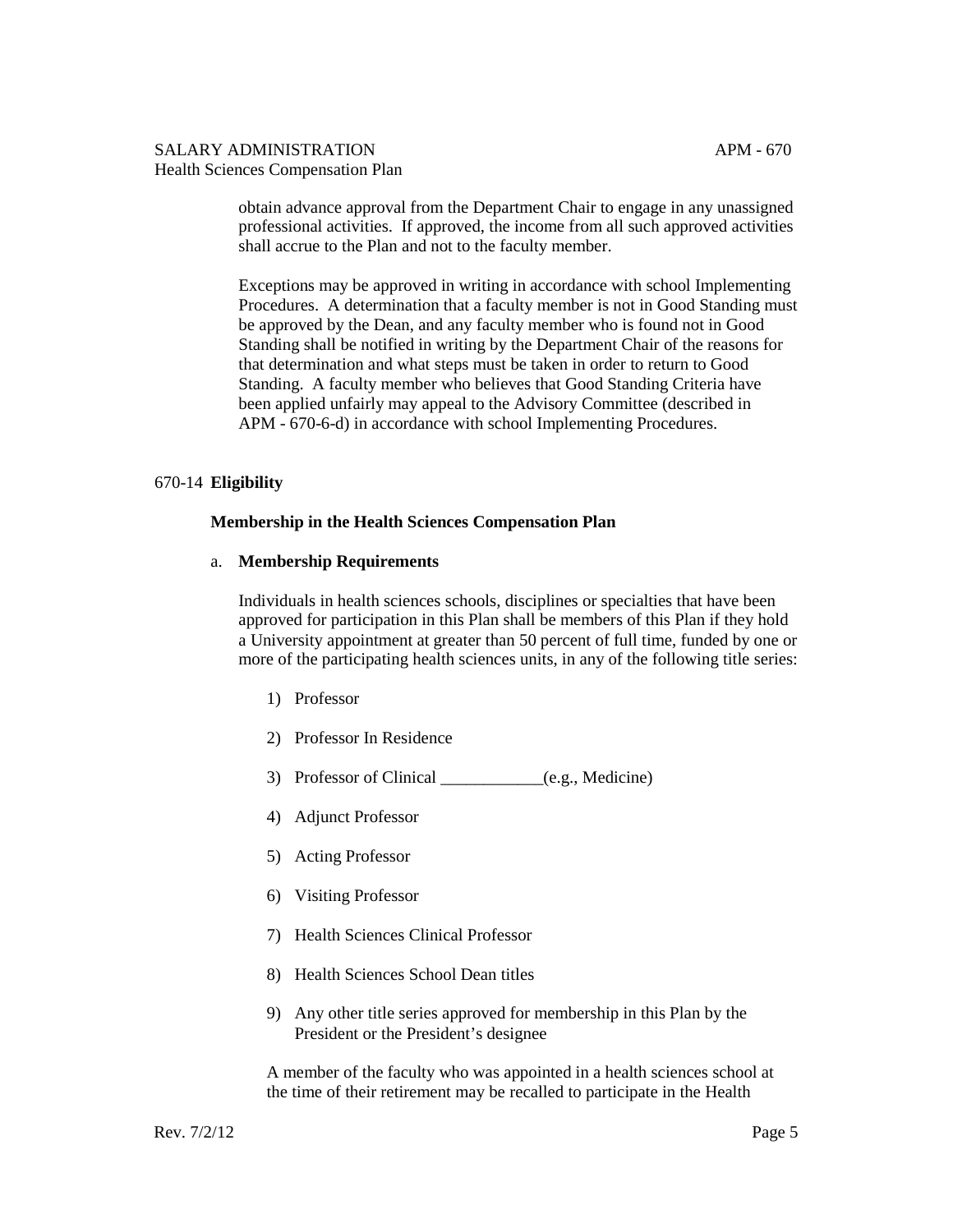Sciences Compensation Plan yet may not exceed a maximum total per each month of 43 percent of full time. Please refer to APM - 205, Recall for Academic Appointees for terms and conditions for Plan membership for recall appointees. All other faculty participating in the Plan must hold appointments greater than 50 percent of full time.

Deans and other faculty administrators in Plan schools shall be members of the Plan if they hold an underlying Health Sciences Compensation Plan faculty title; however, salary and reporting requirements are defined by the personnel policies governing the administrative appointments.

Membership in the Plan is a term and condition of employment. All new and continuing eligible Plan members shall receive a copy of this Plan document, the school Implementing Procedures, and any related School or Departmental Guidelines setting forth campus and departmental policy applicable to faculty covered by the Plan.

Membership in the Plan shall continue while the Plan continues to be in effect. Separation from an eligible appointment will terminate membership in the Plan.

Faculty holding any of the titles 1 through 9 above with an appointment in more than one department will participate in the Plan if their appointment is more than 50 percent in a department participating in the Plan and funded by one or more of the participating health sciences units. If included in the Plan, they will be subject to continued membership and to all requirements of the Plan. Determination of and responsibility for the faculty member's salary must be jointly agreed to in writing by the Chairs of the affected Departments and approved annually by the Dean(s). The Departments participating in the Plan are responsible for administering compensation including health and welfare benefits.

#### b. **Exceptions to Membership Requirements**

The Chancellor may approve exceptions to membership requirements to meet special teaching, research, clinical care, or University and public service requirements.

The Chancellor shall review and is authorized to approve specific provisions in campus procedures and requests by Deans for inclusion in the Plan of individuals in a health sciences school whose appointments are in the title series listed in APM - 670-14-a, regardless of percentage of appointment.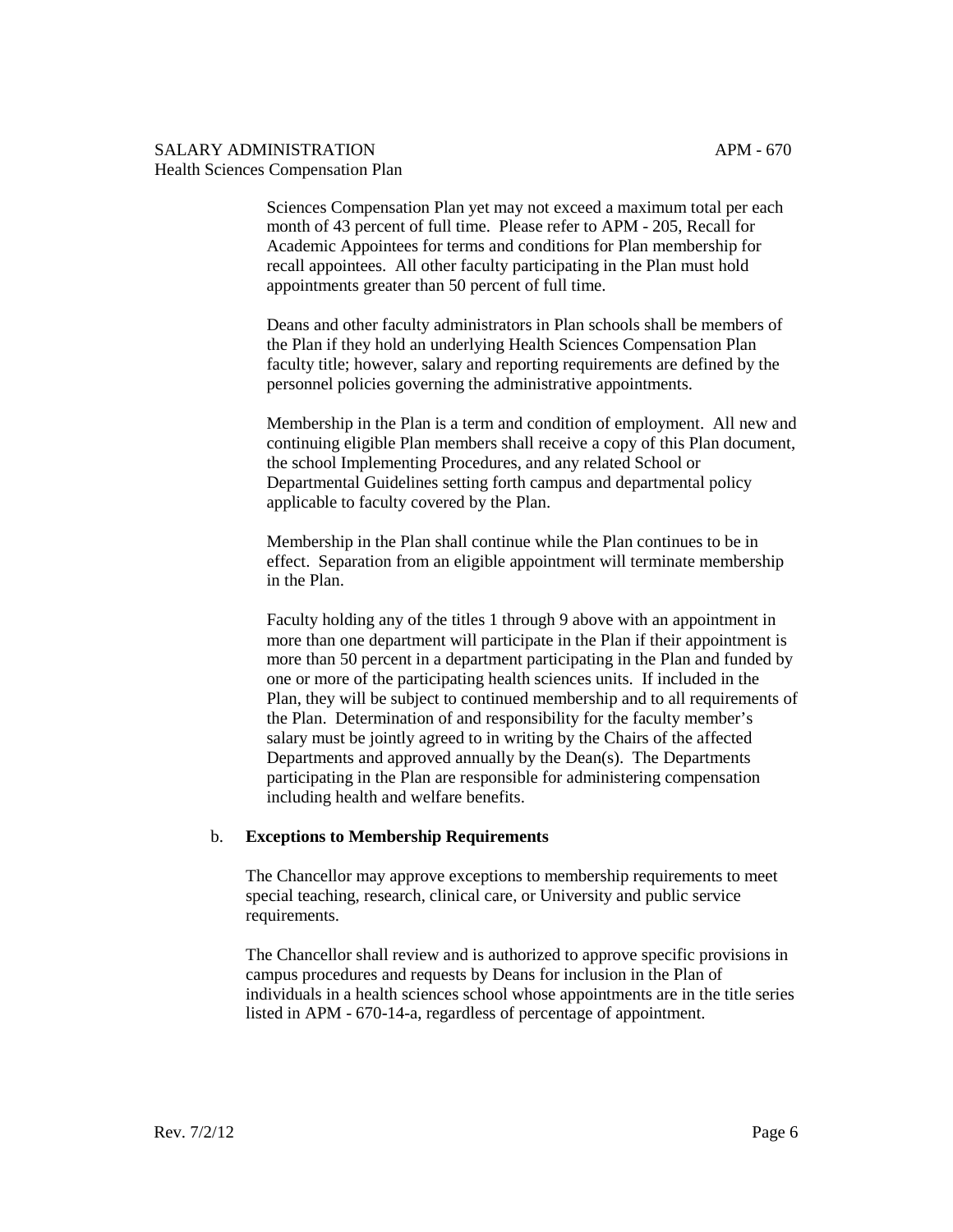#### 670-18 **Salary**

#### a. **Total Compensation**

Faculty members participating in this Plan shall:

- 1) receive base salary as described in section b, below;
- 2) be eligible for optional University additional compensation as described in section c, below; and
- 3) be permitted to retain other miscellaneous income as described in APM - 670-19.

Payment under the Health Sciences Compensation Plan will be made directly to the Plan participant in his/her individual capacity and will not, absent prior approval from the President or the President's designee, be made to any professional corporation or other legal entity maintained by the Plan participant.

Generally, off-scale salaries are not awarded. No State funds shall be used for the portion of base salary that exceeds the Fiscal Year Salary Scales for the Plan member's rank and step or for optional University additional compensation as described in section c, below. This portion of compensation shall be funded using Compensation Plan funds and other non-State funds in compliance with any related fund source restrictions.

#### b. **Base Salary (X and X') and Academic Programmatic Unit (APU)**

Base salary is the approved rate on one of the Health Sciences Compensation Plan Salary Scales associated with a faculty member's academic rank, step and assigned APU. Base salary shall equal at least the approved rate on the Fiscal Year Salary Scale (HSCP Scale 0) for the faculty member's rank and step (X). Base salary is covered under the University of California Retirement Plan (UCRP) up to the amount permissible under Internal Revenue Code provisions and in accordance with UCRP policy and provisions. Plan participants' APU scale assignments shall be approved by the Dean and assignments may be changed in accordance with guidelines issued by the Chancellor. The differential between X (Scale 0) and the faculty member's rank and step on the HSCP Salary Scale assigned to the faculty member's APU is designated  $X$ -prime  $(X')$ .

1) For the purpose of determining the Health Sciences Base Salary Rate, each Department shall establish at least one APU to which the faculty shall be assigned. An APU shall comprise faculty with similar clinical, teaching and research responsibilities. The Department Chair shall recommend an appropriate APU assignment for each member of the Plan, based on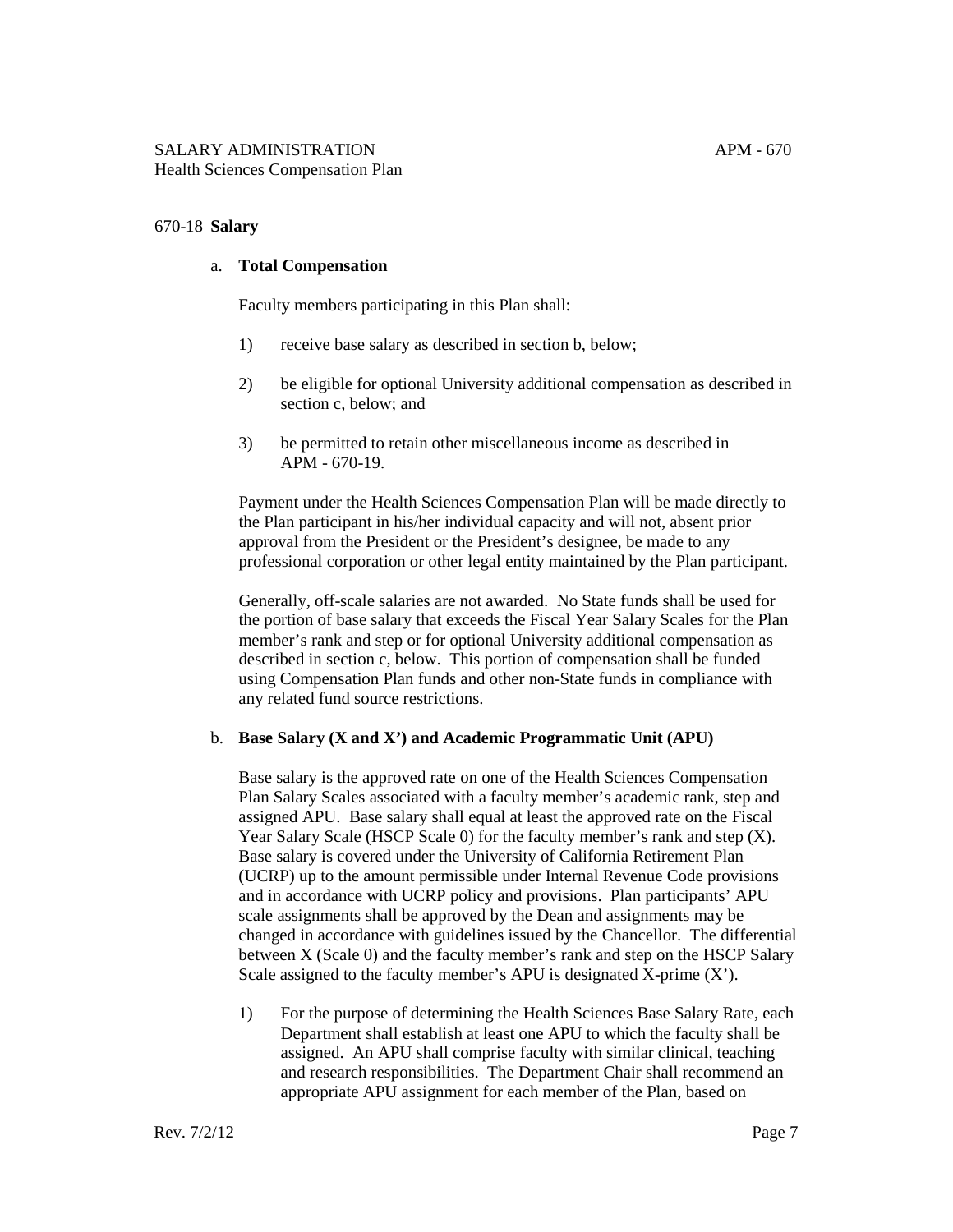clinical, teaching and research responsibilities. Each APU shall be assigned to an HSCP Salary Scale, according to school Implementing Procedures.

- 2) In keeping with the responsibility of the University to ensure consistency of compensation by creation of APUs or assignment of faculty to APUs:
	- a) Deans are authorized to approve the faculty composition of each APU and assignment of a salary scale to that unit, subsequent to the Department Chair's recommendation.
	- b) Deans must receive advance approval from the Chancellor or the Chancellor's designee for an APU comprising fewer than four members. The request for approval shall include the criteria for composition of the APU, and the name, series, rank, and step of each member.
	- c) An APU must remain at its assigned HSCP Salary Scale for at least one year before being assigned to a higher or lower scale.
	- d) An APU may move to a higher HSCP Salary Scale by a maximum of one scale per year. An APU typically moves down no more than one scale at a time.

No individual faculty member may be moved from one APU to another without a significant change in duties or a change in department. Department chairs shall report annually to the Dean the name of any faculty member who has moved from one APU to another and the reason for the transition.

## c**. Optional University Additional Compensation**

School Implementing Procedures and department, division and/or APUs may provide for the payment of additional compensation. Prior to implementing or revising Implementing Procedures, affected Plan participants and the Advisory Committee shall be afforded the opportunity to review and comment on the proposed Procedures. Implementing Procedures shall specify how additional compensation will be calculated, when it may be paid, and the title(s) of person(s) authorized to approve individual compensation agreements. Additional compensation may be paid, in accordance with fund source restrictions, as follows: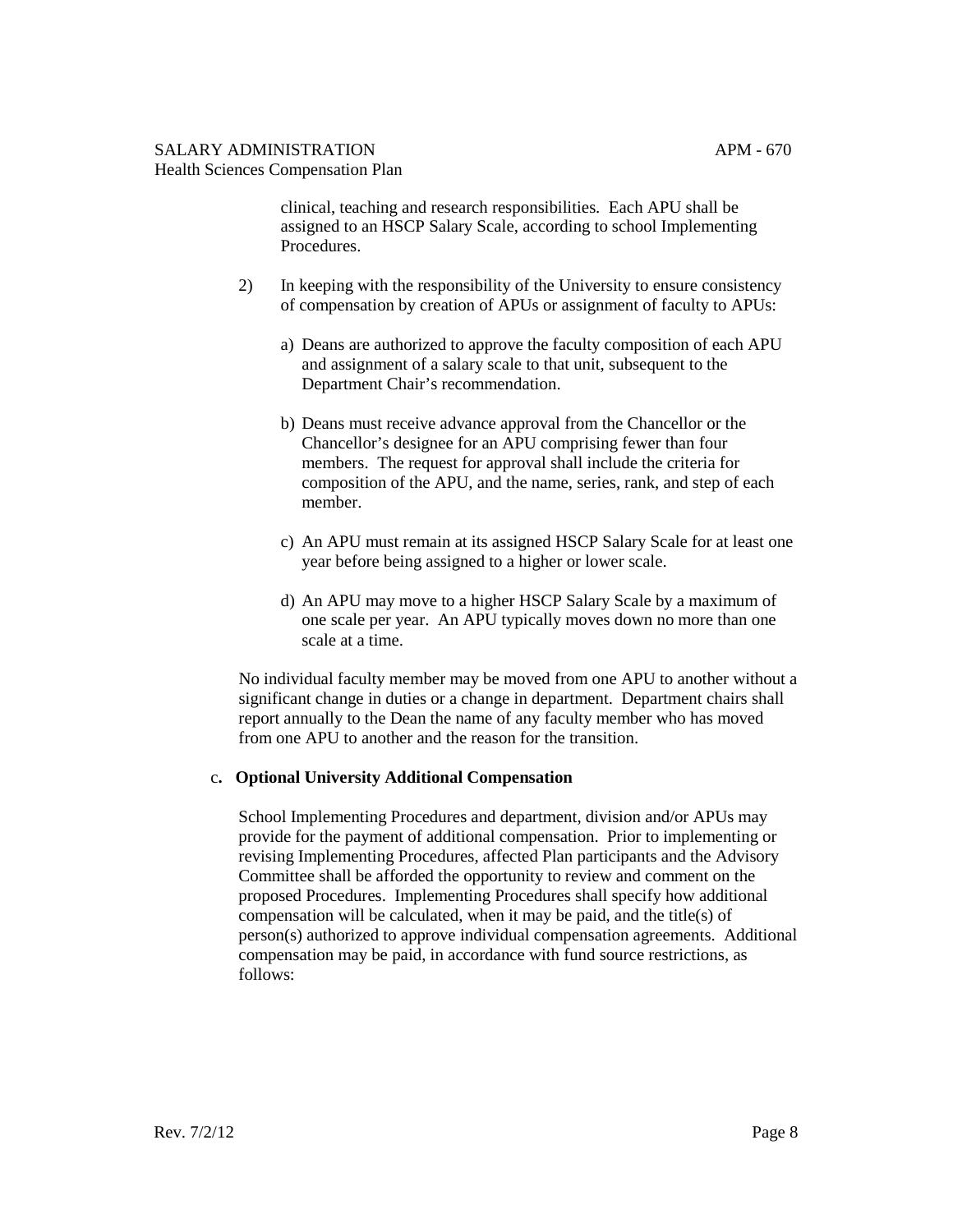1) Negotiated additional compensation (Y)

Plan members may receive a negotiated amount of additional compensation. This component of pay is beyond the base salary and is not covered compensation for UCRP, but may be eligible for optional disability and life insurance programs, where applicable.

2) Incentive/Bonus compensation (Z)

Plan members may receive incentive/bonus compensation. This incentive/bonus compensation is not covered compensation for UCRP.

Departmental Implementing Procedures will describe the manner in which faculty members within a department, division, or APU may earn incentive compensation beyond base and negotiated compensation, upon approval by the Dean.

3) Administrative Stipends

Plan members may receive administrative stipends, defined as payments by the University for responsibilities related to University administration beyond normal responsibilities.

## 670-19 **Other Outside Income That May be Retained by Plan Members**

- a. Patient care activities must be provided within the University setting, or as part of an approved affiliation agreement or professional service agreement. All clinical income is due to the Plan. In no case will Plan participants be allowed to retain income from patient care activities.
- b. Certain categories of income accruing from occasional service, as described below, may be retained by Plan members. Department Implementing Procedures shall address whether members can deposit remuneration from miscellaneous outside activities into an academic enrichment account, and the terms and conditions for those accounts. The Department Chair and/or Dean shall monitor the frequency of individual activity in these areas:
	- 1) Income from occasional outside professional activity in accordance with [APM -](http://www.ucop.edu/academic-personnel-programs/_files/apm/apm-671.pdf) 671, Conflict of Commitment and Outside Activities of Health Sciences Compensation Plan Participants and school Implementing Procedures;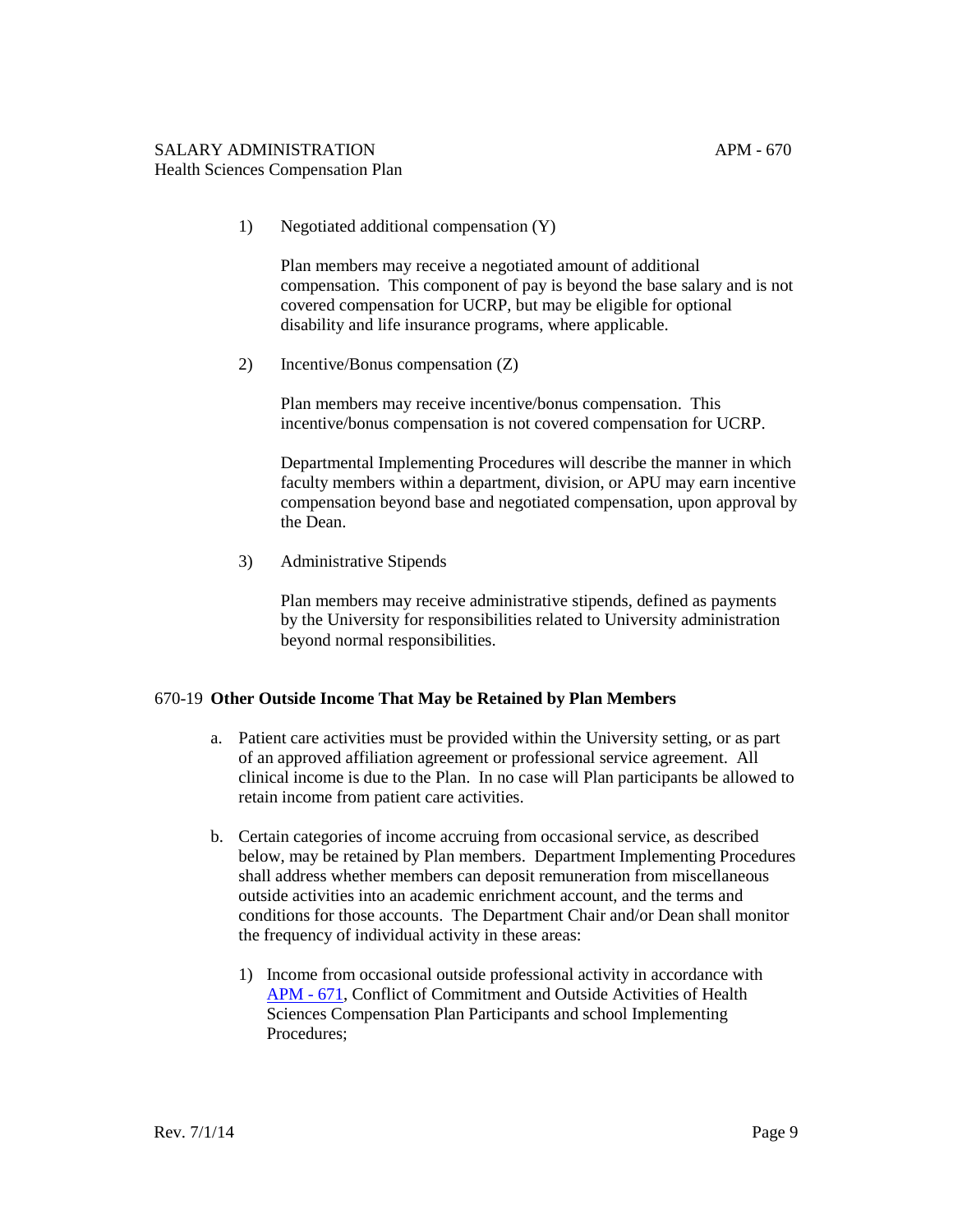- 2) Prizes, defined as gifts in recognition of personal achievements and not for services rendered;
- 3) Royalties, defined as shares of proceeds for contributions as authors or inventors, as allowed under the University's copyright and patent policies;
- 4) Honoraria, defined as payments by agencies outside the University for occasional lectures and similar public appearances beyond normal academic responsibilities to the University of California and which are not in return for other services, whether given directly or indirectly;
- 5) University honoraria, defined as payment for occasional lectures or similar services performed on a University of California campus as permitted by Academic Personnel Policy; and
- 6) Income from a profession or activity unrelated to the training and experience which is the individual's qualification for University appointment as determined by the Department Chair in consultation with the Dean.

## c. **Complaints and Appeals**

A faculty member who has a complaint about an issue related to outside professional activities should first try to resolve the issue at the departmental level. If the complaint cannot be resolved through discussions, the faculty member's complaint and the Department Chair's response should be documented. If the faculty member disagrees with the departmental decision, s/he should file a formal complaint with the Dean. The Dean will charge the Advisory Committee with fact-finding. Both the Chair or the Chair's designee and the faculty member will have the right to be heard by the Committee. The Committee will issue a formal recommendation for resolution to the Dean. The Dean makes the decision based on this recommendation. Senate faculty may pursue their grievance rights under the terms o[f Senate Bylaw 335.](http://senate.universityofcalifornia.edu/manual/bltoc.html) Non-Senate faculty may request a hearing under the terms of [APM -](http://www.ucop.edu/academic-personnel-programs/_files/apm/apm-140.pdf) 140.

## 670-20 **Use/Terms of Employment/Conditions of Employment**

#### **Benefits**

No campus may offer faculty benefits beyond those which have been approved by The Regents. All benefits shall be provided in accordance with policies and/or guidelines issued or approved by the Office of the President. Each health sciences school and respective accounting office shall develop and provide a funding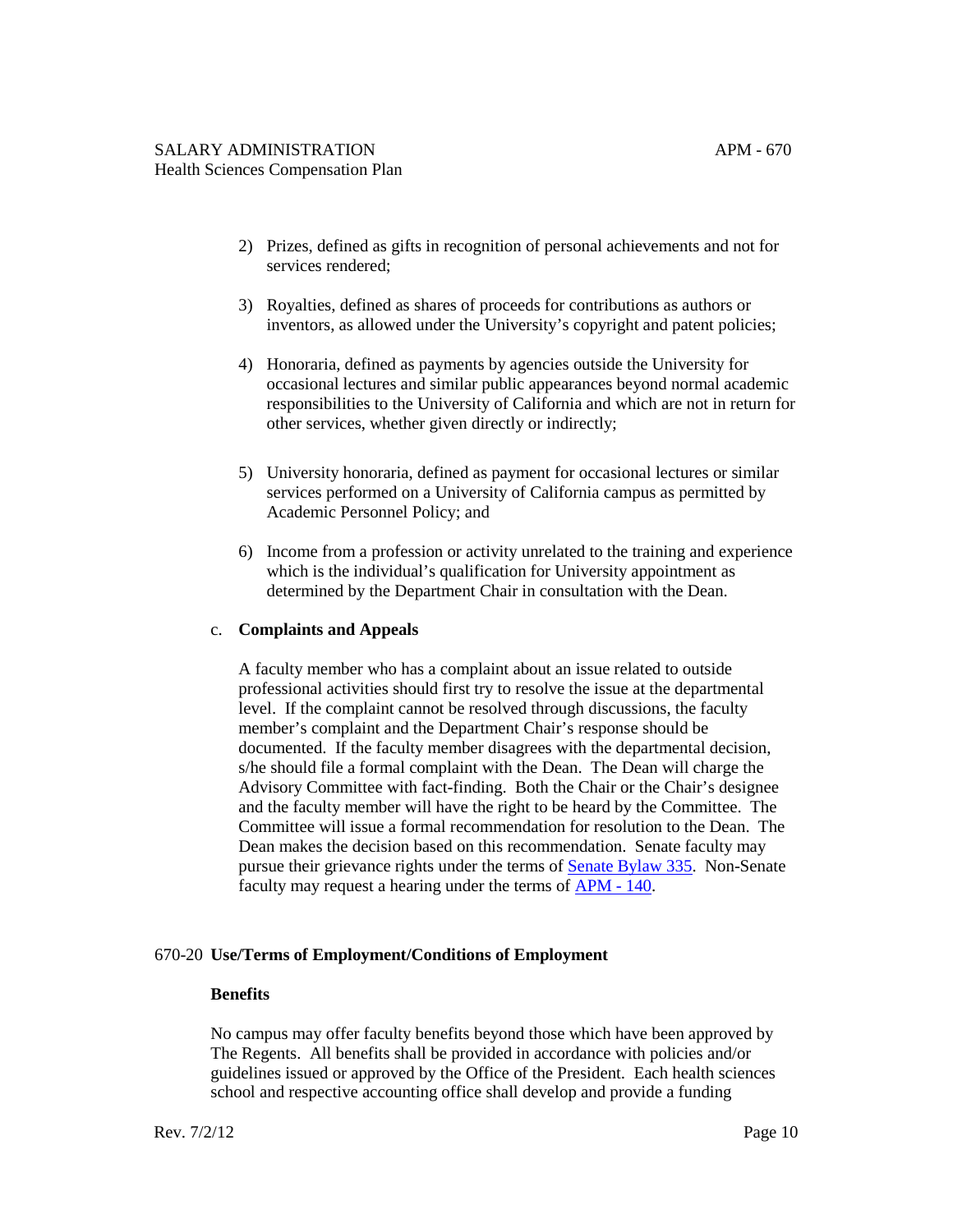mechanism for support of all benefits made available under the provisions of this Plan, and this mechanism shall be included in the school Implementing Procedures established for administration of the Plan. All such benefits as described below and in related policies shall be provided uniformly within departments or divisions, as reviewed by their participants and as approved by the Dean.

## a. **Base Salary-Related Benefits**

Base salary-related benefits are associated with an individual's salary from one of the Health Sciences Salary Scales. These benefits include participation in the UCRP, health care benefits, disability benefits, regular term life coverage, and other benefits as may be approved by The Regents. Base salary-related benefits will be made available to faculty members who are members of this Plan on the same basis as to all other members of the University faculty.

## b. **Optional Benefits on Additional Compensation**

The Regents have authorized disability and life insurance benefit programs related to health sciences additional compensation beyond the base salary. These programs must be approved by the Office of Human Resources, Office of the President. Policies governing optional disability and life insurance programs on additional compensation are available from that office.

## c. **Paid Leave**

Plan members who are eligible for sabbatical leave, leave with salary, or extended illness leave may be granted such leave paid at least the Health Sciences Scales Base Salary rate (X, X') as set forth in local Implementing Procedures. A Plan member who leaves University service or transfers from a vacation-accruing title to a non-accruing title shall be paid for accrued vacation at the Plan member's total negotiated salary rate at the time of separation.

With the exception of the two provisions below, or where explicitly stated in policy, members of the Plan are eligible for leaves as defined in APM - [710](http://www.ucop.edu/academic-personnel-programs/_files/apm/apm-710.pdf) - [760.](http://www.ucop.edu/academic-personnel-programs/_files/apm/apm-760.pdf) Schools or departments that include provisions in Implementing Procedures for leaves shall clearly define the rate of pay, i.e. whether any additional leave will be paid more than the minimum base salary rate. In the absence of specific Implementing Procedures, the leave provisions as described in APM - [710](http://www.ucop.edu/academic-personnel-programs/_files/apm/apm-710.pdf) - [760](http://www.ucop.edu/academic-personnel-programs/_files/apm/apm-760.pdf) will be used.

## 1) **Extended Illness**

Members of the Plan who are appointed full-time to at least a twelve-month term who are unable to work for reasons of extended personal illness, injury,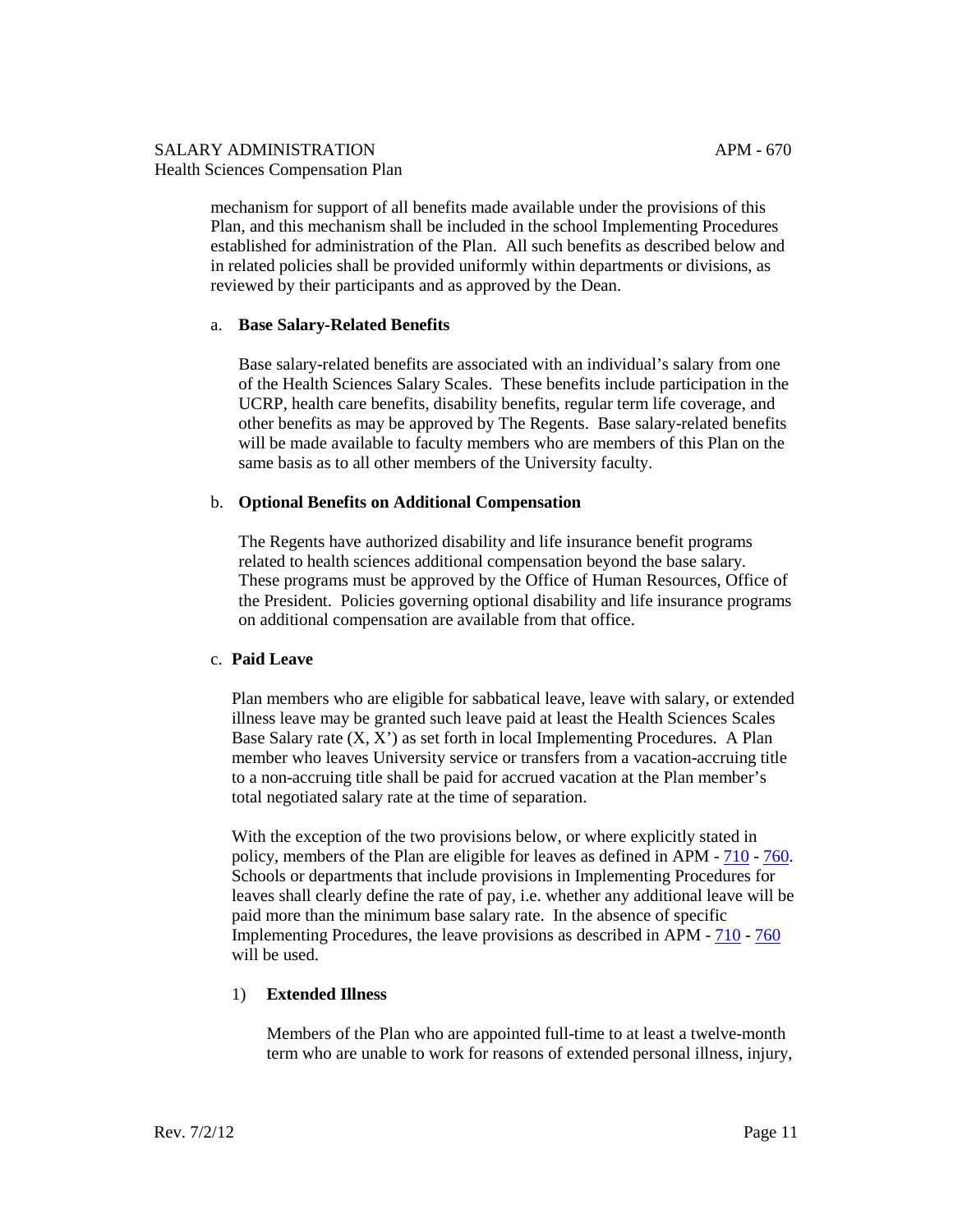or disability shall be granted paid medical leave of a minimum of six (6) weeks of consecutive or intermittent paid medical leave at the approved base salary. Any additional compensation under the HSCP shall be paid in accordance with campus policies.

- a) Extended illness leave may not exceed the maximum time period allowable under APM - [710-11-a and b.](http://www.ucop.edu/academic-personnel-programs/_files/apm/apm-710.pdf)
- b) Authority to review and approve requests for extended illness leave rests with the Chancellor. This authority may be redelegated.

## 2) **Childbearing and Childrearing**

Childbearing and childrearing leaves shall be approved consistent with APM - [760-25.](http://www.ucop.edu/academic-personnel-programs/_files/apm/apm-760.pdf) In no case shall childbearing and childrearing leave be less than the minimum time period or base salary rate of pay as allotted under APM - [760-25-b.](http://www.ucop.edu/academic-personnel-programs/_files/apm/apm-760.pdf)

## 670-22 **Funds**

The management and reporting of professional services income and expenses under this Plan must be consistent with campus accounting and budgeting methods as outlined in Appendix B of this policy.

## 670-24 **Authority**

## a. **The President**

- 1) The President or the President's designee shall have the authority to issue administrative guidelines and procedures further refining this Plan.
- 2) The President or the President's designee shall approve the inclusion or exclusion of a health sciences school, discipline, or specialty in the Plan, subsequent to the Chancellor's recommendation.

## b. **The Chancellor**

- 1) The Chancellor shall submit school Implementing Procedures to the President or the President's designee for approval. Such authority may not be redelegated.
- 2) The Chancellor shall submit revisions to school Implementing Procedures within the limitations of the Plan to the President or the President's designee for approval. Such authority may not be redelegated.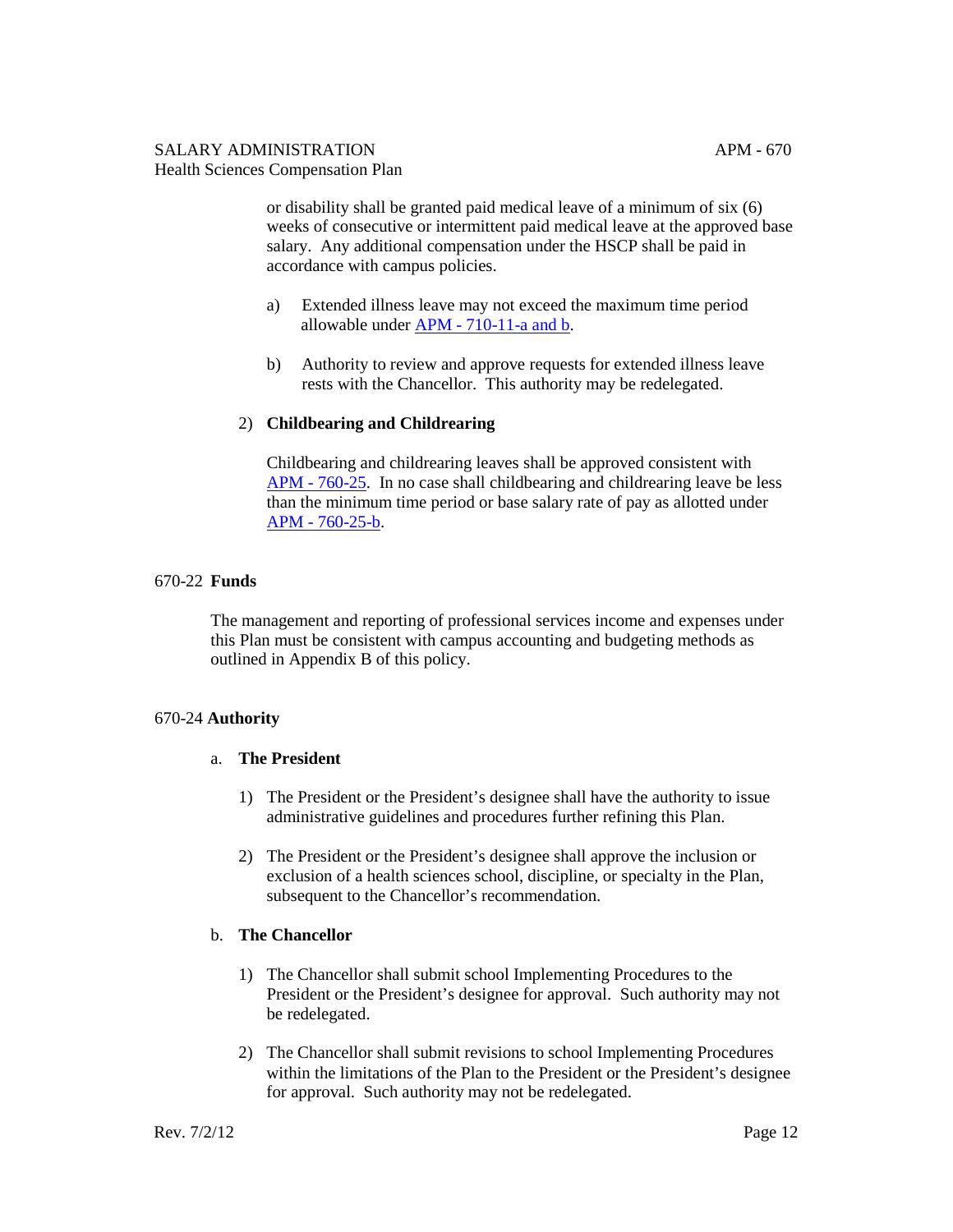3) The Chancellor shall approve exceptions to the provisions of the Plan to meet special teaching, research, or clinical service requirement.

#### 670-80 **Procedures/Review Procedures**

## a. **Annual Notification**

Once per fiscal year, the Department Chair or Unit Head shall provide each member of the Plan a written notification of the member's total annual compensation. This notification shall include:

- 1) The amount of UCRP-covered salary (X, and if applicable, X');
- 2) Which HSCP Salary Scale has been assigned to the Plan member's APU  $(X, X')$ ;
- 3) The amount of negotiated additional compensation (Y); and
- 4) The payment schedule for Incentive/Bonus compensation (Z) payments and the departmental and/or school assessment policy for Z payments.

## b. **Implementation**

- 1) Revisions to school Implementing Procedures that are necessitated by revisions to the Plan shall be submitted for the President's or the President's designee's review within one year of approval of said Plan revisions. School Implementing Procedures may be made effective as of the effective date of such revisions to the Plan, or at any time thereafter, as authorized by the President or the President's designee.
- 2) The Dean is responsible for implementing and administering the school Plan, including the resolution of complaints and appeals.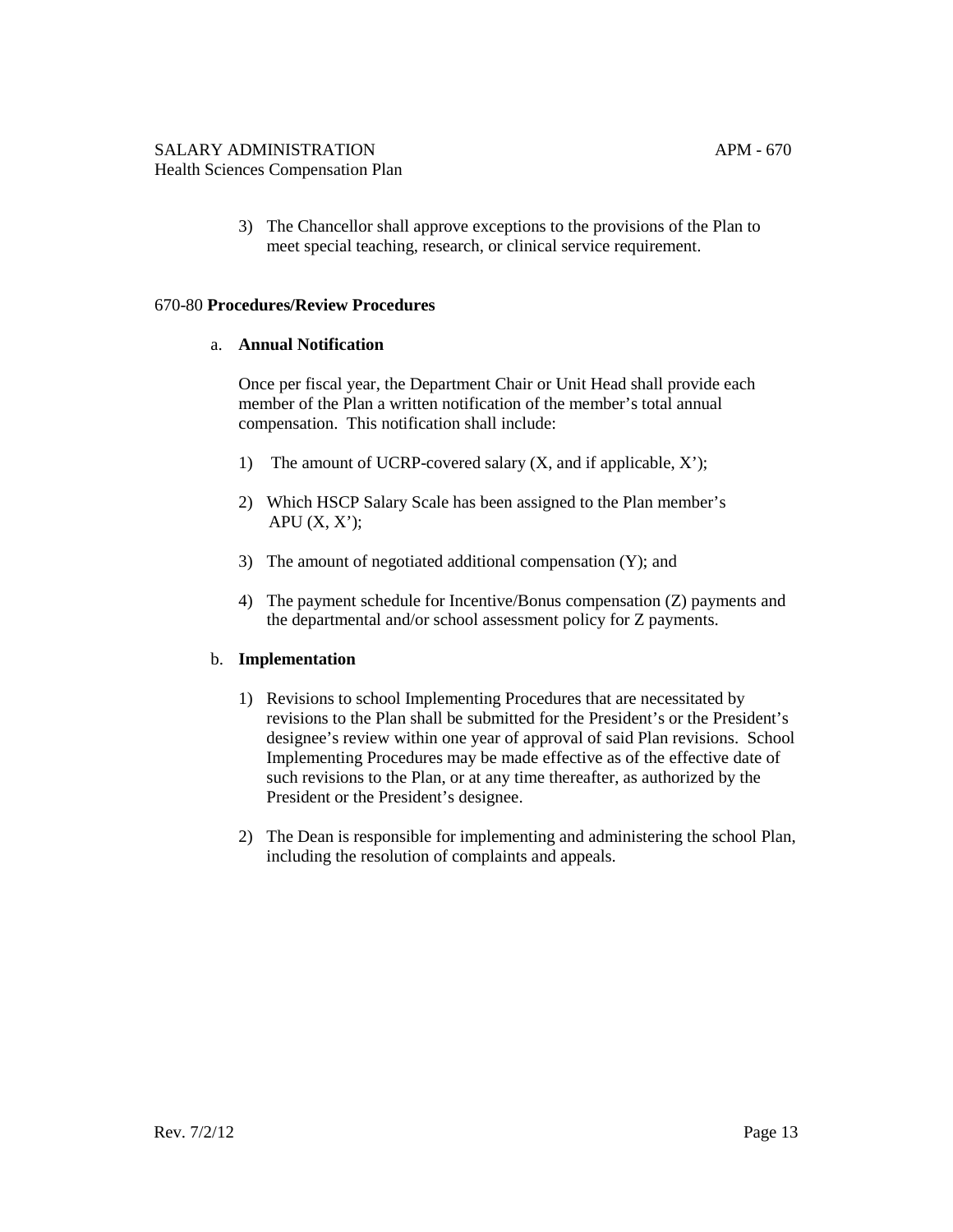## **Appendix A Philosophy**

Health Sciences education occupies a special place in American higher education with unique functions and responsibilities. In health sciences education, the orientation to clinical practice, essential to the teaching function, requires an emphasis on sophisticated patient care, in addition to an emphasis on research and the advancement of knowledge. In medicine, dentistry, nursing, pharmacy, and other health sciences education as well, clinical teaching is integrated with basic and applied research. The University of California is committed to excellence in instruction, research, and public service in the health sciences just as it is committed to the same goals in other academic disciplines. Health sciences faculty members are expected to act as professional role models for all. As a public university in California authorized to grant professional doctoral degrees in the health sciences, the University has a responsibility to the State, the public, and its students to maintain the breadth and depth of its curricula, the creativity of its research efforts, and the quality of its health care services.

To ensure the level of excellence essential in the University of California, special effort must be exerted to recruit and retain the best and most dedicated faculty. Special compensation plans have been established over the years to provide for quality across academic programs in the health sciences disciplines. These health sciences compensation plans must offer a competitive salary structure indispensable to the health sciences schools' recruitment and retention efforts.

Health sciences disciplines require varying compensation levels in order to remain competitive with comparable schools elsewhere in the United States. However, because University health sciences schools share some common needs and operating requirements, the University has developed a uniform Health Sciences Compensation Plan to govern compensation arrangements and account for compensation plan income to the University's Schools of Medicine, Dentistry, Nursing, Pharmacy, and other health sciences units as deemed appropriate by the President or the President's designee.

Health sciences compensation plans must be clear and justify calculation of compensation and contain a mechanism for impartial review to protect the rights of individual faculty.

The Health Sciences Compensation Plan is approved, amended and repealed by and under the authority of The Regents of the University of California. Through the Plan, compensation is set as a part of the employment relationship, and as a consequence, the level of compensation and the terms and conditions of the Plan may be amended or repealed at any time by the President, following consultation with the Health Sciences Chancellors, Deans, and the appropriate Academic Senate Committee(s).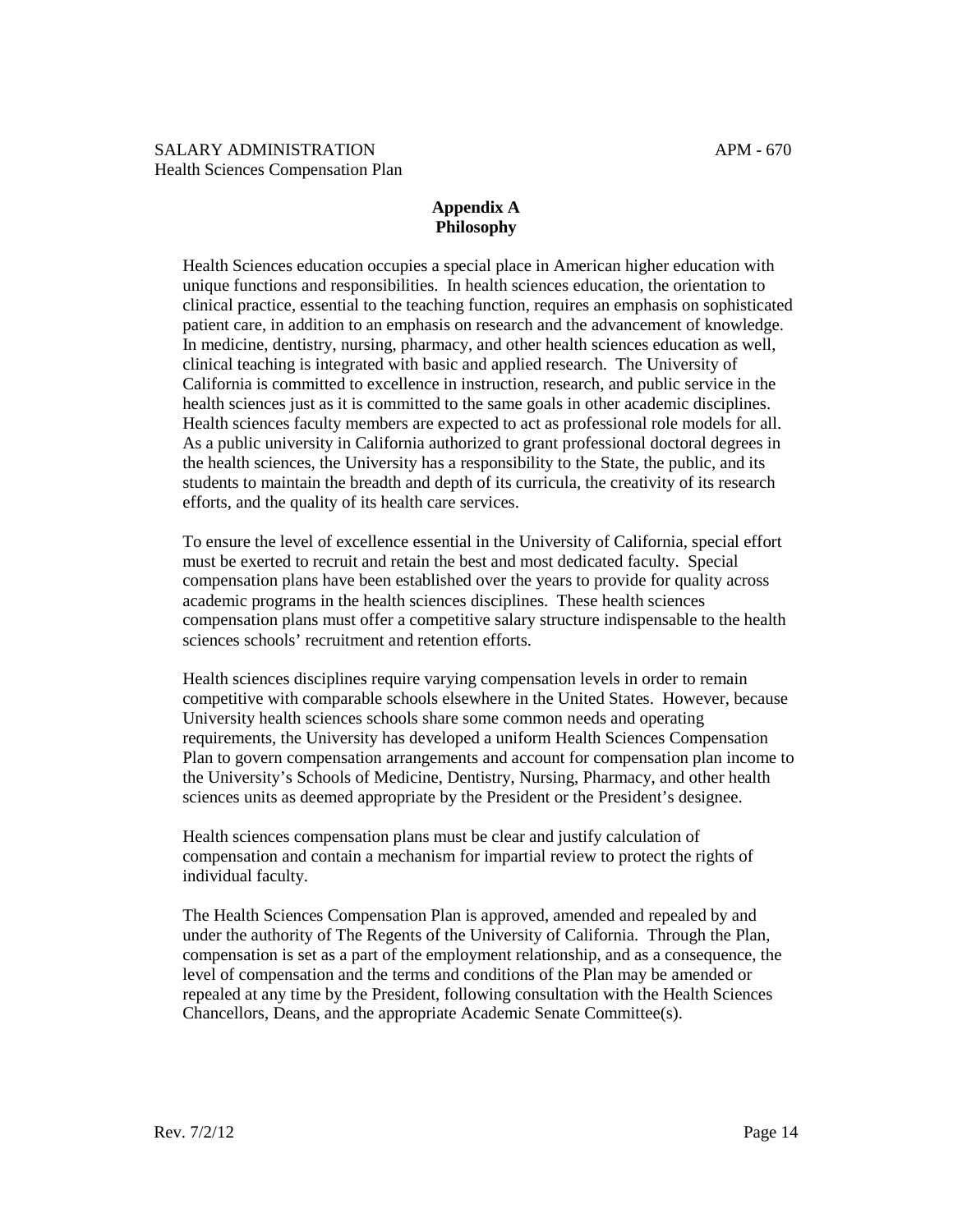The implementation, administration and continued operation of this Plan shall be contingent on the understanding and assurance that it will not require the expenditure of more State-appropriated funds in the University budget than operation without the Plan would require.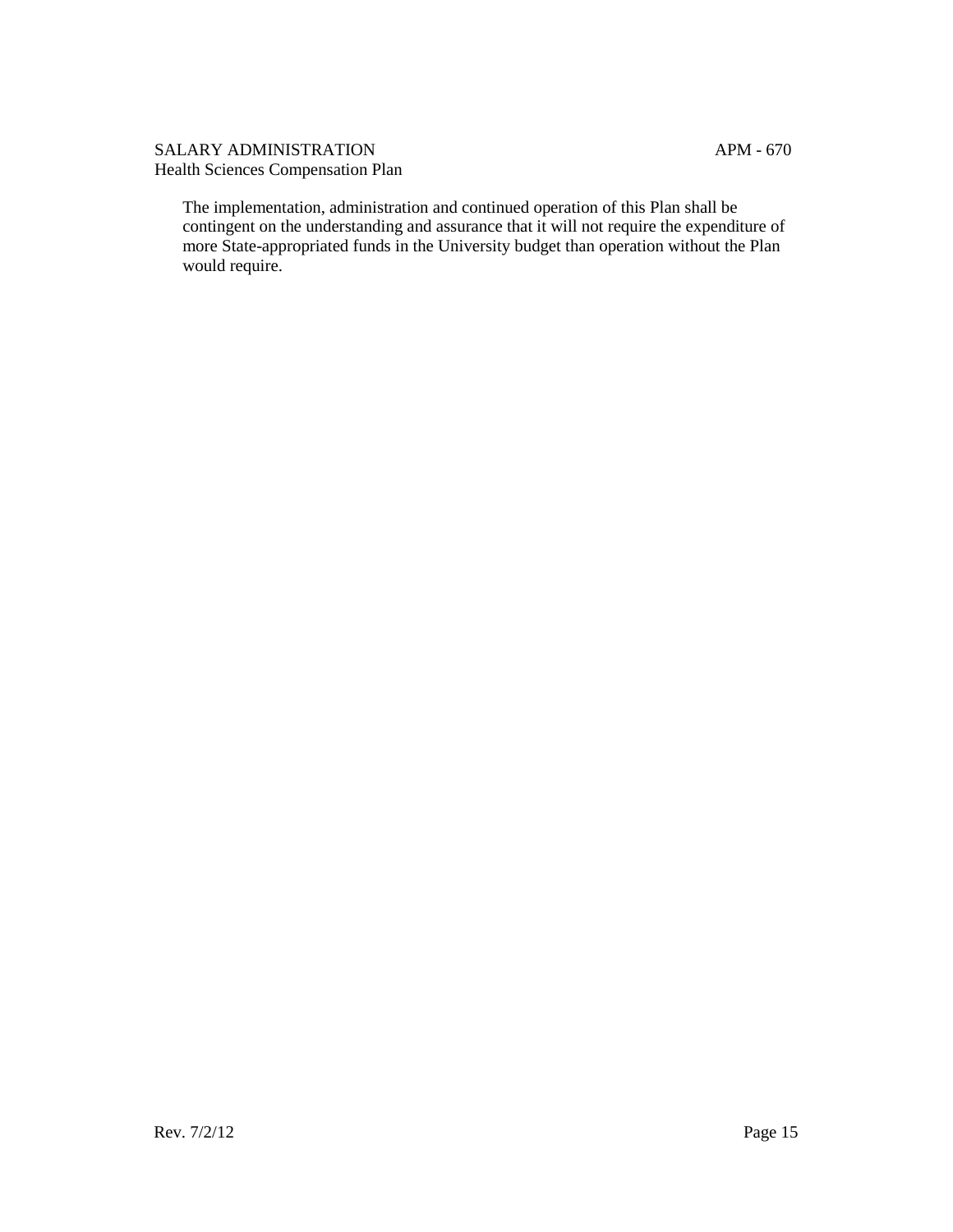## **Appendix B Campus Accounting and Budgeting Methods**

#### a. **Management and Reporting of Professional Services Income and Expenses**

## 1) University Management

All professional services income generated by Compensation Plan members shall be considered revenue of the University; the only exception to this requirement shall be income which the Plan participant is allowed to retain in accordance with APM - 670-19. All compensation paid by the University to Plan members will be subject to Federal and State withholding and reported on a W-2 form as wages in accordance with Internal Revenue Service (IRS) Regulations and University policies and procedures. All compensation must be included in the employee's income as wages subject to withholding for applicable Federal, State and FICA taxes. Eligibility and withholding for benefits (such as the University of California Retirement Plan, Retirement Savings Programs and employee life insurance programs) will be determined based upon the University's policies and procedures. School Implementing Procedures shall include billing and accounting procedures necessary to assure accountability for all funds. All financial transactions shall be approved, documented, and otherwise processed or executed in accordance with University policies, procedures and delegations of authority.

- a) Professional fee billing and collection activities shall be conducted by University billing groups, by external vendors with which the University has contracted, or as otherwise permitted by University procedures. All such fees shall be deposited upon receipt by the University or by an external vendor in a University bank account established in accordance with University delegations of authority.
- b) Contracts with external billing vendors shall be processed and executed in accordance with delegated authority and University purchasing policies and procedures. They shall contain standard University-approved clauses, be subject to audit, and provide for monthly transmission of billings and receipt information to the University. Specific University-wide regulations may be developed for such contracts as needed to assure that funds are accounted for, safeguarded, and appropriately managed.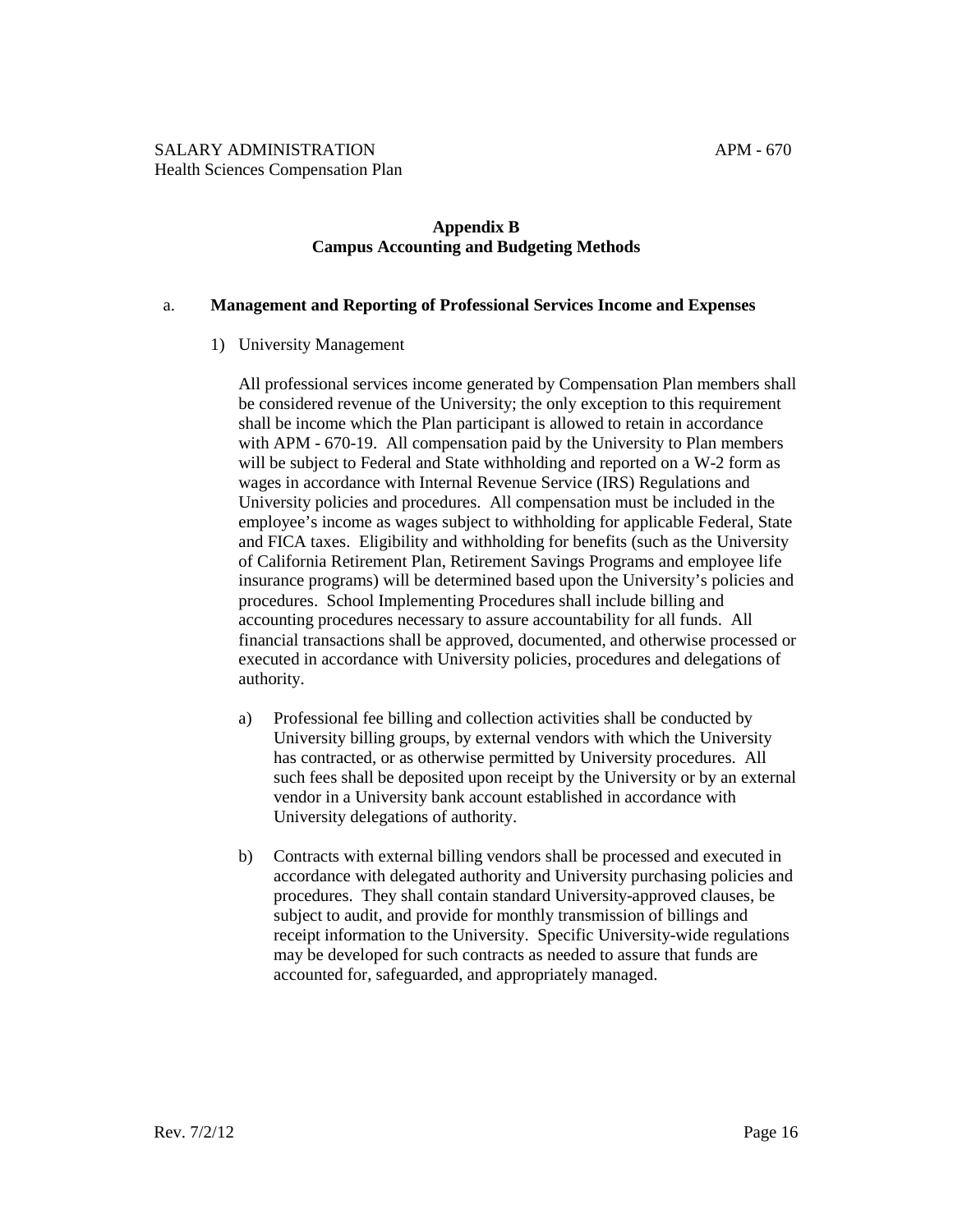2) Reports

The accounting standards specified in the University of California Accounting Manual must be used in reporting income and expenses in all compensation arrangements.

## b. **Accounts and Sources**

Each campus shall establish one or more school Compensation Plan account(s) in the financial accounting records for the campus or, with the approval of the Chancellor on recommendation of the Dean, an account for each such unit participating in this Plan; may also be established at the department and divisional level. Plan income from the following sources should be recorded in these accounts:

- 1) Income from professional services.
- 2) Amounts paid by University hospitals or affiliated institutions for professional and managerial services rendered to the hospitals by participants in the Plan, excluding stipends in APM - 670-18-c(3).
- 3) Such other funds as are required by the Chancellor or President or the President's designee to be included in fund accounts.

Certain other sources of University income may be available to support faculty compensation and benefits but are not recorded in Compensation Plan accounts, such as:

- 1) Funds made available for salaries from University-administered grants and contracts.
- 2) Funds made available from unrestricted, non-State fund accounts within the school.
- 3) Gifts and other funds available for such purposes, as allocated by the Dean or Chancellor.

#### c. **Assessment of Professional Services Income**

To aid in the administration, budgeting, and allocation of professional services income, gross Plan income shall be assessed using a rate(s) annually recommended by the Dean and approved by the Chancellor for each school or department. The income categories specified in APM - 670-19 are not subject to assessment.

## d. **Contingency in Event of Inadequacy of Health Sciences Fund Accounts**

School Implementing Procedures shall require the establishment of one or more reserve account(s) and shall specify whether such reserve account(s) will be established at the school, department, or division. The purpose of the reserve(s) is to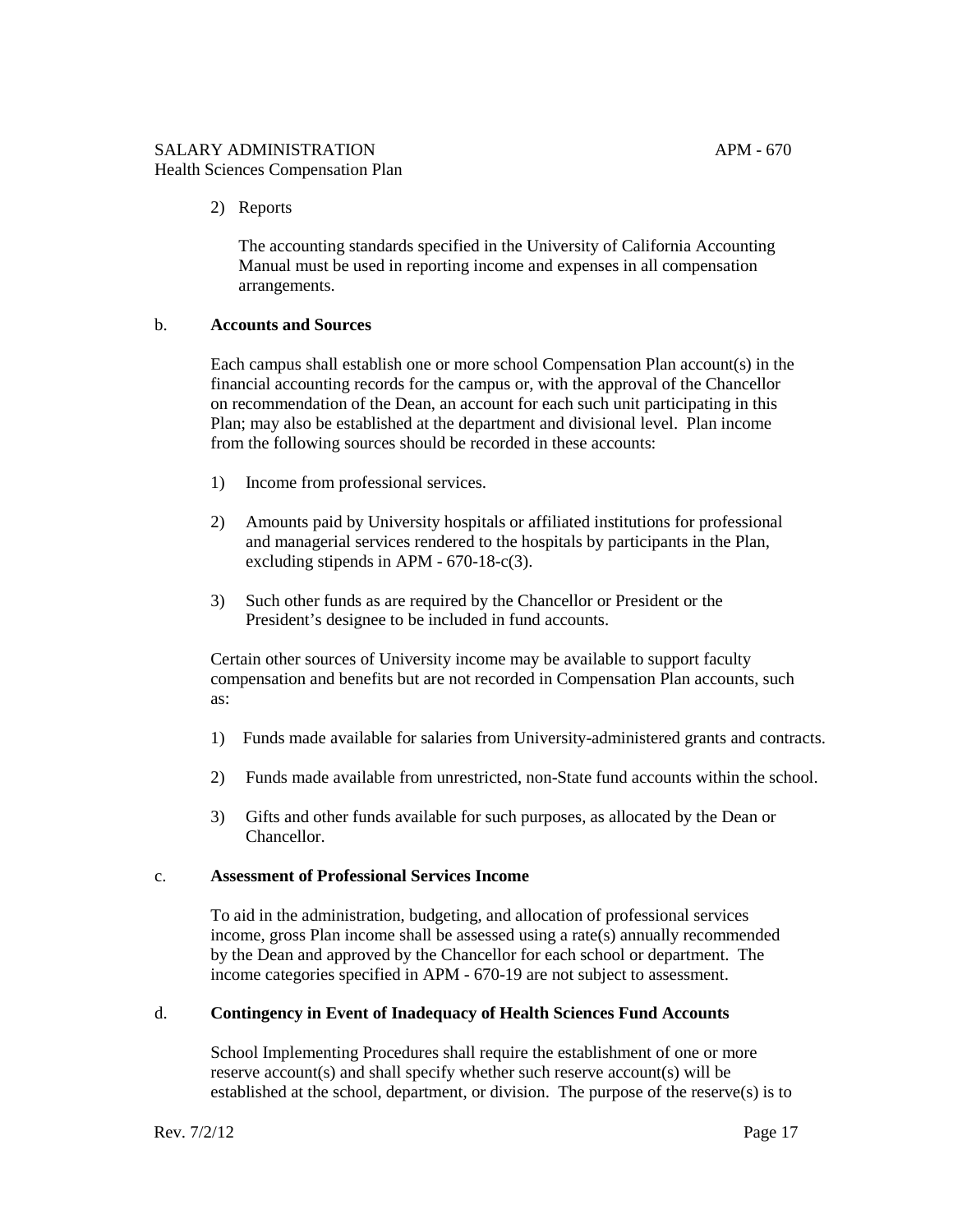provide the funds necessary to pay Plan expenses, including the agreed-upon compensation to each Plan participant, in the event that the current year income of the Plan is insufficient to do so. If the funds in the appropriate reserve account are insufficient for the purpose, the Chancellor may seek support from another non-State account(s) within the school. If such support is not forthcoming, then the campus will reduce the participants' additional compensation in a uniform manner in accordance with any fund source restrictions across the school, department, or division, as determined by the Chancellor.

Although funds may be transferred from one account to another within a health sciences school in accordance with University accounting and budgeting policies and procedures, accounts on each campus shall be maintained as financially independent for administrative purposes.

## e. **Budgeting**

Subject to approval by the Chancellor on recommendation of the Dean, each campus shall develop a process to annually budget for and monitor expenditures from the Health Sciences Compensation Plan accounts. Expenditures shall be budgeted for and funded in the following order of priority:

- 1) Clinical practice operating expenses, defined as costs incurred by the University for billing and collection of fees for clinical services; for faculty use of University-owned and/or -leased practice facilities; and for related professional operating activities.
- 2) To the extent that funds remain after expenditures for clinical practice costs indicated in 1), above, compensation may be paid to eligible participants in the Plan. Base salary and related benefits, including any required contribution on behalf of University of California Retirement Plan covered compensation, shall be funded before additional compensation.
- 3) To the extent that funds remain after the foregoing expenditures, benefits costs approved in accordance with APM - 670-20 may be paid.
- 4) To the extent that funds remain after all the foregoing expenditures, funds shall be contributed to the reserve(s) for contingencies in an amount recommended by the Dean and approved by the Chancellor.